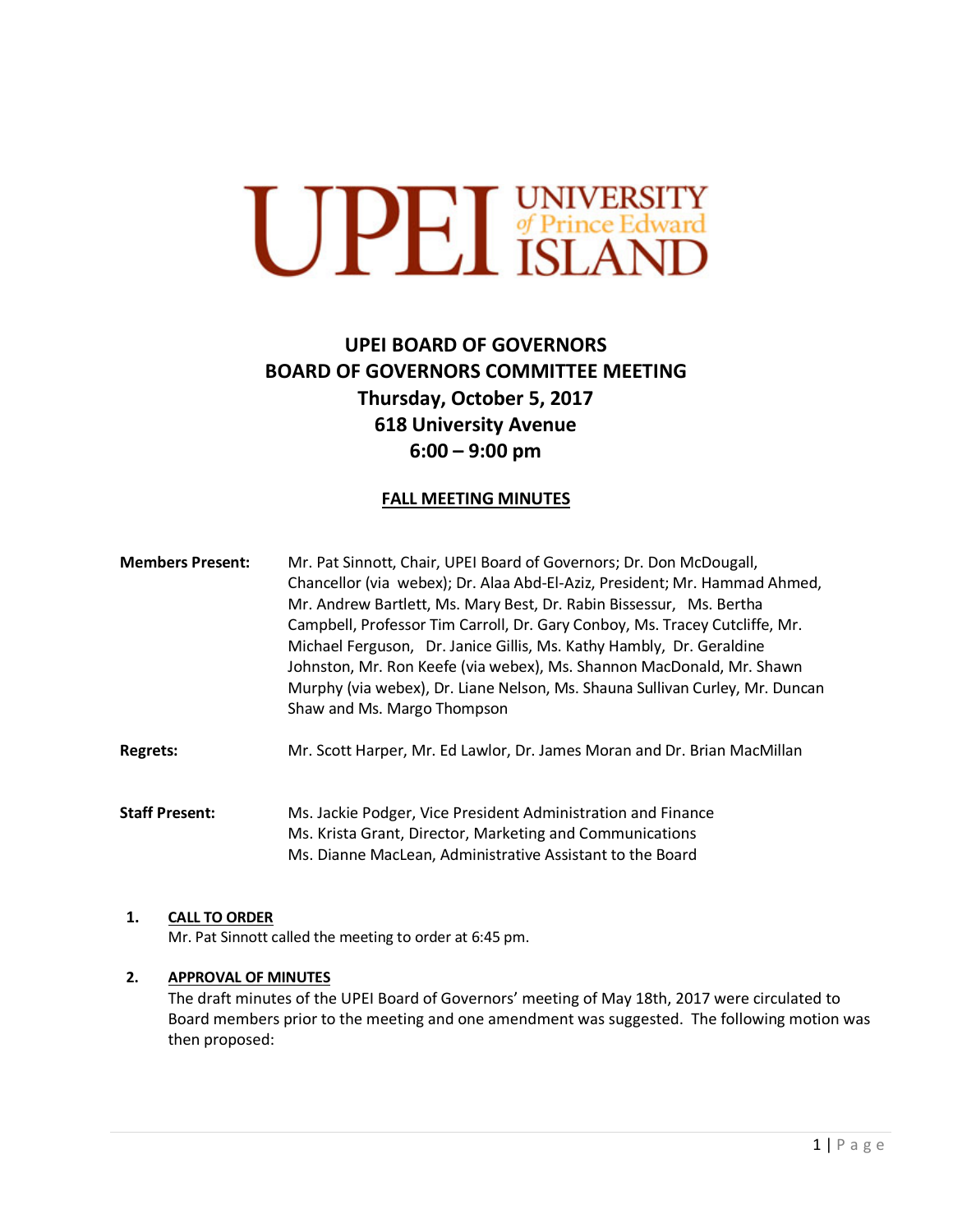**1) MOVED by Mr. Hammad Ahmed, SECONDED by Ms. Bertha Campbell, that the minutes of the May 18, 2017 meeting of the UPEI Board of Governors be approved as amended. CARRIED**

#### **MEETING MOVED IN CAMERA**

#### **3. NOTIFICATION OF RESULTS OF THREE (3) E-VOTES**

- i) On June 6, 2017, an E-vote was carried out with the Board Human Resources Committee for two faculty appointments as noted below:
	- **Dr. Melanie Buote**, Department of Companion Animals, Faculty of Veterinary Medicine, probationary tenure-track appointment, Assistant Professor, step 6; effective July 1, 2017
	- **Dr. Yolanda Hood,** Robertson Library, probationary permanent-track appointment, Librarian III, step 4; effective August 1, 2017.

The Human Resources Committee reviewed, approved, and recommended that these two appointments be forwarded for Board approval. An E-vote was carried out with the entire Board on June  $12<sup>th</sup>$ , and members were asked to approve the following motion: (Four members did not vote.).

**"That the UPEI Board of Governors approves the appointment of Dr. Melanie Buote to the Department of Companion Animals, Faculty of Veterinary Medicine for a probationary tenure-track appointment, Assistant Professor, step 6, effective July 1, 2017; and Dr. Yolanda Hood to the Robertson Library for a probationary permanenttrack appointment, Librarian III, step 4, effective August 1, 2017.** 

Twenty-one of the 25 members responded in favour of this appointment. (Four Board members did not vote.)

ii) On June 8<sup>th</sup>, 2017, an E-vote was carried out with the Board Property and Asset Committee to approve reconstruction of two parking lots as well as entrances to the Veterinary Teaching Hospital and the entrance from University Avenue to the McDougall Hall parking lot at a cost of \$2.3M. All committee members approved this e-vote and it was then forwarded to the Board Finance and Audit Committee on June  $12<sup>th</sup>$  for its approval. Six out of the seven committee members approved this e-vote as well and recommended it be sent off to the Board of Governors for final approval. (One member did not vote.)

On June  $14<sup>th</sup>$ , Board members were sent an e-vote request which contained the following motion:

**"That the UPEI Board of Governors approves the parking lot reconstruction of Lot B and Lot F as well as the University Avenue entrance to McDougall Hall, and the entrance to the AVC Veterinary Teaching Hospital at the estimated cost of \$2.3 million dollars, as presented and as recommended by the Board Finance and Audit Committee and the Board Property and Asset Committee."**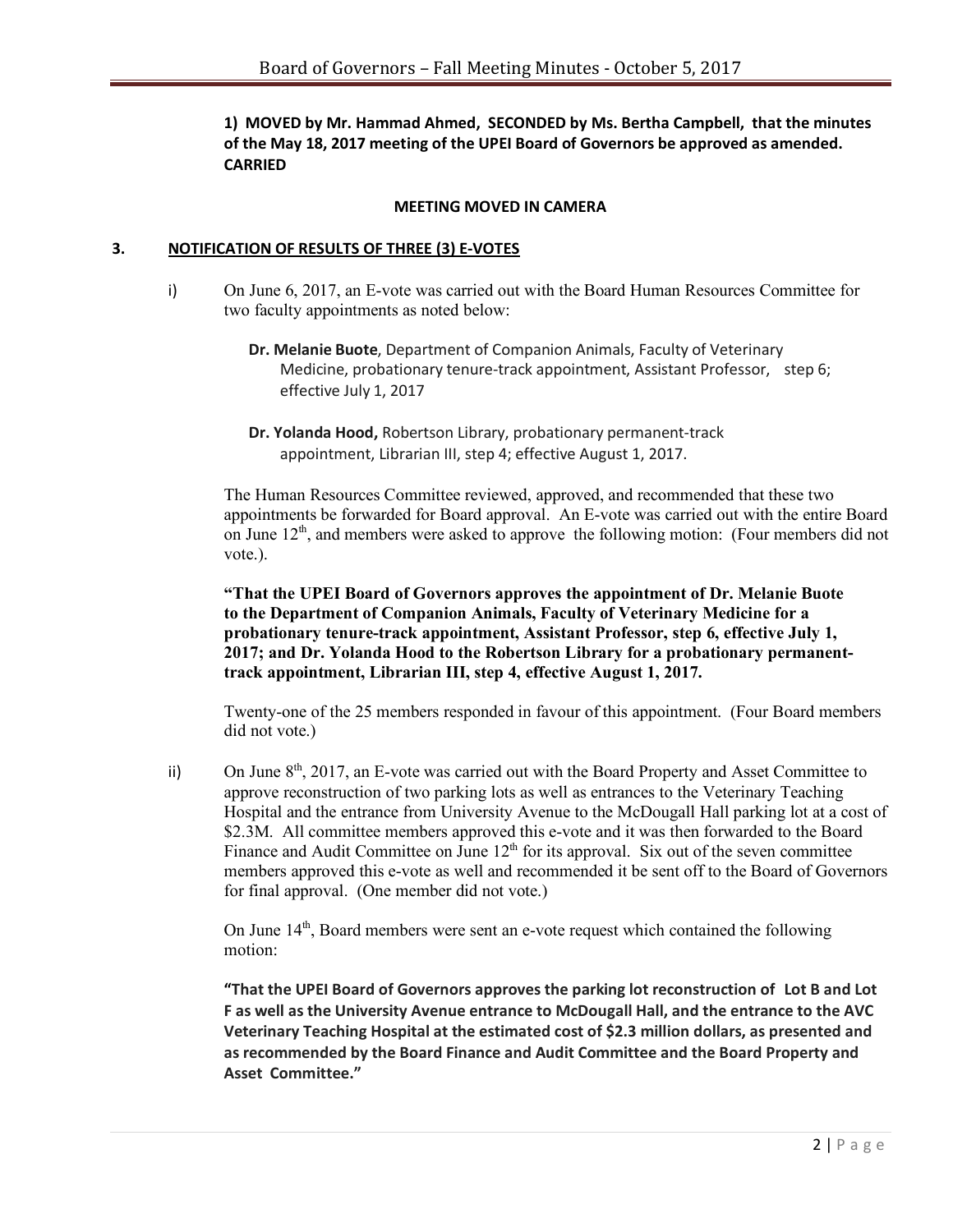Twenty-two of the 25 members responded in favor of this motion. (Three members did not vote).

iii) On July 18, 2017, an E-vote was carried out with the Board Human Resources Committee for two appointments - one faculty appointment and one librarian appointment, as noted below:

> **Dr. Hayden Woodley**, Faculty of Business, probationary tenure-track appointment, Assistant Professor, step 4; effective October 1, 2017

**Ms. Kimberly Mears, Robertson Library**, probationary permanent-track appointment, Librarian II, step 5; effective September 4, 2017.

The Human Resources Committee reviewed, approved, and recommended that these two appointments be forwarded for Board approval. An E-vote was carried out with the entire Board on July  $19<sup>th</sup>$ , and members were asked to approve the following motions:

**1) That the UPEI Board of Governors approves that Dr. Hayden Woodley, Faculty of Business, be appointed to a probationary tenure-track appointment, Assistant Professor, step 4; effective October 1, 2017, as recommended by the Human Resources Committee.**

**2) That the UPEI Board of Governors approves that Ms. Kimberly Mears, Robertson Library, be appointed to a probationary permanent-track appointment, Librarian II, step 5; effective September 4, 2017, as recommended by the Human Resources Committee.**

Twenty-three of the 26 members responded in favour of this appointment. (Three Board members did not vote.)

### **RETURNED TO OPEN SESSION**

### **4. CHAIR'S REPORT**

Mr. Sinnott reported on a few of the functions which have occurred since the last Board meeting. He attended the UPEI Nursing Gala on June 30<sup>th</sup> which celebrated 25 years of accomplishments of the Faculty of Nursing. The Board Orientation was held on September  $12<sup>th</sup>$  and was well attended. Two meetings were held with the Bank of Canada regarding university programs and opportunities for students.

### **5. PRESIDENT'S REPORT**

President Abd-El-Aziz provided a written report which was circulated to Board members prior to the meeting. He spoke on the Centre of Climate Change and Adaptation and offered a power point presentation to Board members.

The President also noted that he met with the Enhanced Teaching and Learning Committee to ensure it was clear on the rationale for forming the committee. It is chaired by the Vice President Academic and Research, Dr. Robert Gilmour, and consists of seven faculty members and three students. Students would like to see their written comments on Student surveys being forwarded to Chairs and Deans. Mr. Ahmed stated that students hope the Committee meets more often in the future.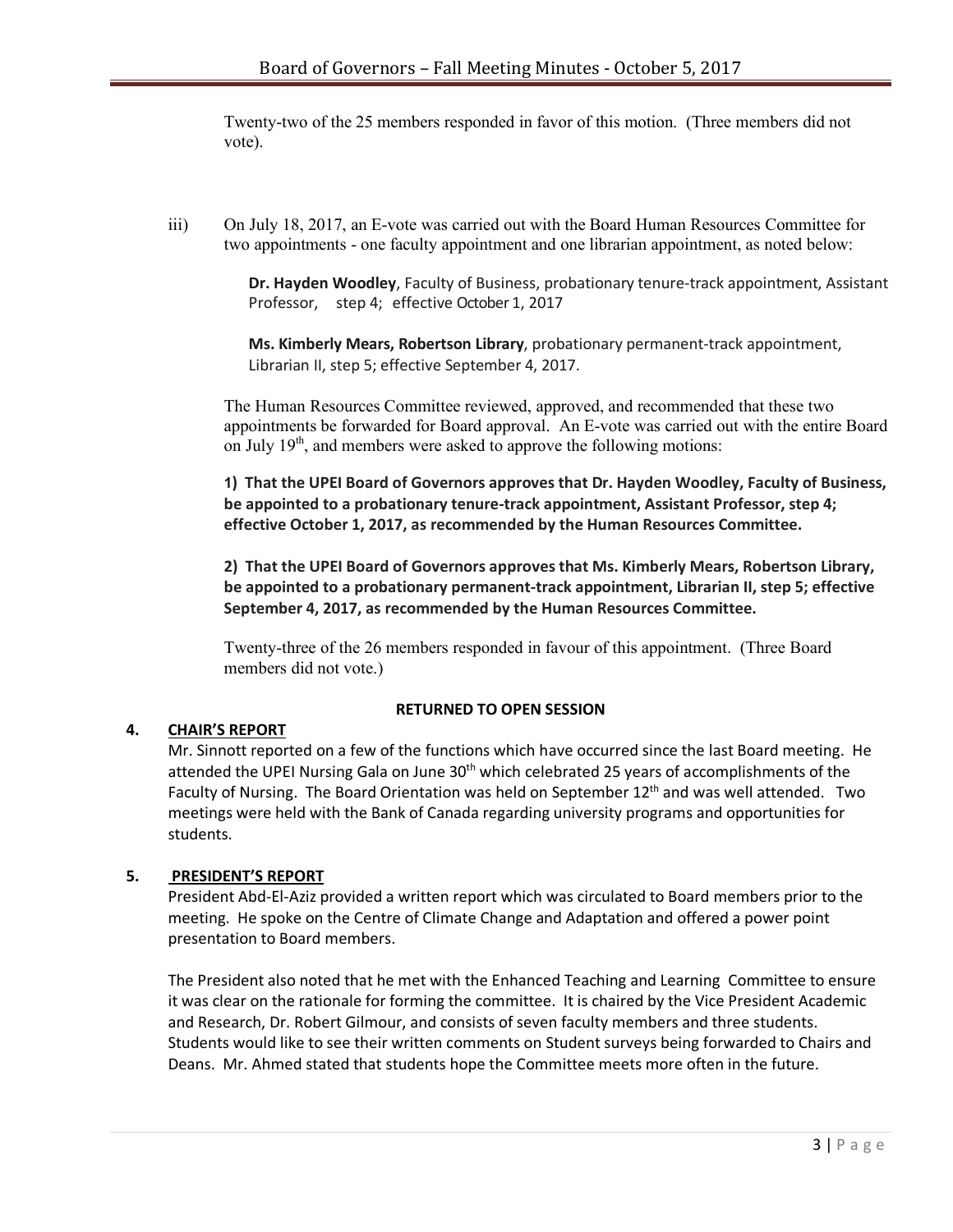President Abd-El-Aziz also informed Board members on the status of enrollments and that the current head count is 4549 students, which is the highest in the history of UPEI. The President reported that a marketing plan has been in the works for the past 5-6 months –Island Vibe, Global Outlook – and it has just recently been rolled out.

The Engineering students were able to create a little wheelchair for a child in need. This is a fabulous "good news" story for the University. President Abd-El-Aziz informed Board members that the accreditation process has now been complete at AVC and we are waiting on the final report. The President gave credit to the Vice President Administration and Finance and the Facilities Management team for ensuring renovations were completed in time for the accreditation process.

President Abd-El-Aziz brought forward a concern that the Registrar had about application fees. It was suggested that application fees be the same across the board (except for AVC students) as this would provide a smoother application process. Therefore, the following motion was proposed:

# **2) MOVED by Ms. Tracey Cutcliffe, SECONDED by Ms. Margo Thompson, that the UPEI Board of Governors approves the application fee of \$50 for UPEI students and \$75 for AVC students. CARRIED**

### **6. STUDENT UNION REPORT**

Mr. Hammad Ahmed informed Board members that the Student Union is focusing on four main issues with government this year:

i) **Student Financial Aid** - moving from the George Coles Bursary which provides financial aid to all PEI Students regardless of need, to targeted financial aid for students that need it most allowing more access to postsecondary education;

ii) **Mental Health –** recommending that government invest in a per-student funding model dedicated to supporting the enhancement of mental health and wellness supports and initiatives for postsecondary students in PEI, and engage in active consultation and collaboration with students as it examines mental health services on its post-secondary campuses.

iii) **Lifelong Learning and Skills –**recommending government fund opportunities like co-ops and paid internships, and protecting students against unpaid internships.

iv) **Equity-Seeking Groups** –recommending that government establish a Reconciliation Fund dedicated to assisting the University in implementing the "Calls to Action" of the Truth and Reconciliation Commission as they relate to post-secondary education, recommending that in any and all efforts to support indigenous student on PEI, all decision making must be generated from within the First Nations communities.

Ms. Ahmed also reported on the New Student Orientation event which was a huge success. Project Beacon complaints are starting to subside. A student survey on this topic brought many issues to the surface and the Project Team worked directly with the students to alleviate most of these. Mr. Ahmed informed Board members that students are very frustrated with the Wi-Fi connection on campus. Students met with Dana Sanderson, CIO last year and were told that internet would be improved this year, but the student body doesn't see this improvement.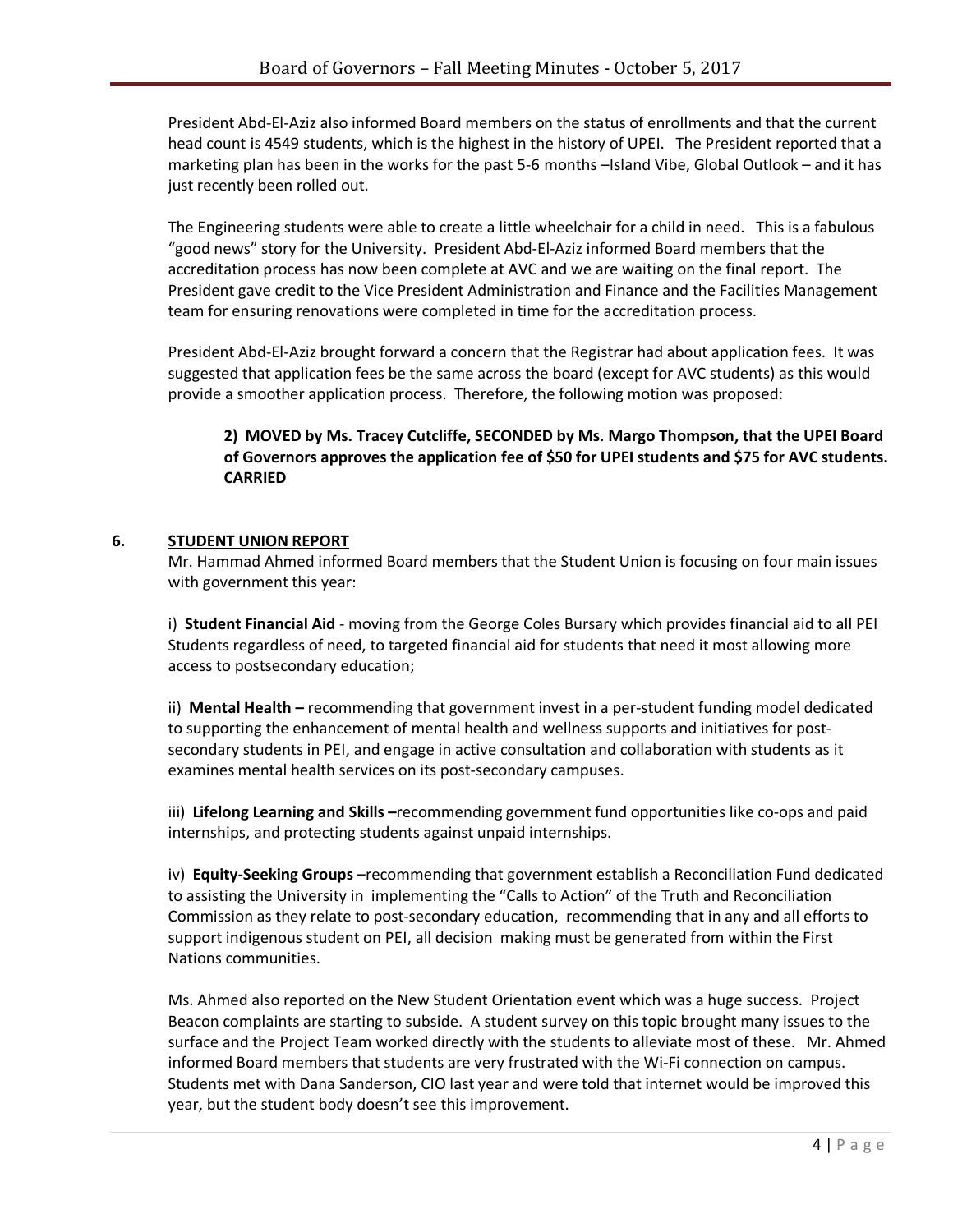# **7. SENATE REPORT TO BOARD OF GOVERNORS**

Dr. Rabin Bissessur provided the Senate report to Board members. Discussions took place around storm closures and a new Storm closure procedural document is being created with a first draft being circulated to Senators for the next meeting. The "terms of reference" of the Committee for Emerita(us) Status was updated, and a couple of minor housekeeping items were also discussed.

# **8. BOARD COMMITTEES**

**a) Property and Asset Committee Report:** Ms. Margo Thompson reported that this committee met twice in September. The paving project was completed and was done so under budget. An emergency exit to the Mount Edward Road was approved by the city, and will be used only when we need to get people off campus quickly in the case of an emergency. The Property and Asset Committee have approved a refresh of the Campus Master Plan. We were waiting until the completion of the Engineering building before pursuing this. On September 25<sup>th</sup>, the committee toured some of the buildings (Steele Building and Memorial Hall) that received renovations through the Strategic Infrastructure Funding. They also toured the Chaplaincy Centre which had recent upgrades and renovations. Dalton Hall is currently under construction and the Committee reviewed floor plans at a meeting on September  $15<sup>th</sup>$ . The first set of plans showed a very enclosed layout, so the committee requested that these be returned to the architect to create a more open concept. Accessibility issues were discussed and the accessibility ramp will be located at the back of the building. Floor plans were altered and these were reviewed in detail with the architect at the meeting on September  $25<sup>th</sup>$ . These changes did not affect the tender process, and these floor plans were circulated to Board members prior to the meeting. At this point, Duncan Shaw recused himself and left the room. Ms. Thompson proposed the following motion:

# **3) MOVED by Ms. Margo Thompson, SECONDED by Professor Tim Carroll that the UPEI Board of Governors approves the floor plan design for Dalton Hall as presented and as recommended by the Board Property and Asset Committee. CARRIED**

**b) Finance and Audit Committee Report**: Mr. Ron Keefe informed Board members that the Finance and Audit Committee met on September 26<sup>th</sup> and reviewed the UPEI Consolidated Financial Statements and the UPEI Pension Plan Statements in detail with the external auditors from Grant Thornton. The auditors indicated that they were very satisfied with the draft statements. Mr. Keefe also reported that Project Beacon is a major project of interest for this Committee. Timelines have been delayed and there are some been some identified risks, so the Committee felt it best to have a special meeting to devote extra time on these issues. This meeting is planned for October 26<sup>th</sup>. We will also be reviewing the internal audit report on Campus Security at this meeting as we ran out of time at the last meeting. Mr. Keefe noted that there is still some minor wording left to complete on the Pension Fund agreement. At this point, Mr. Duncan Shaw recused himself from the next topic and left the room.

A memo was circulated to Board members for approval to fund the Dalton Hall Construction Project, and the following motion was proposed: